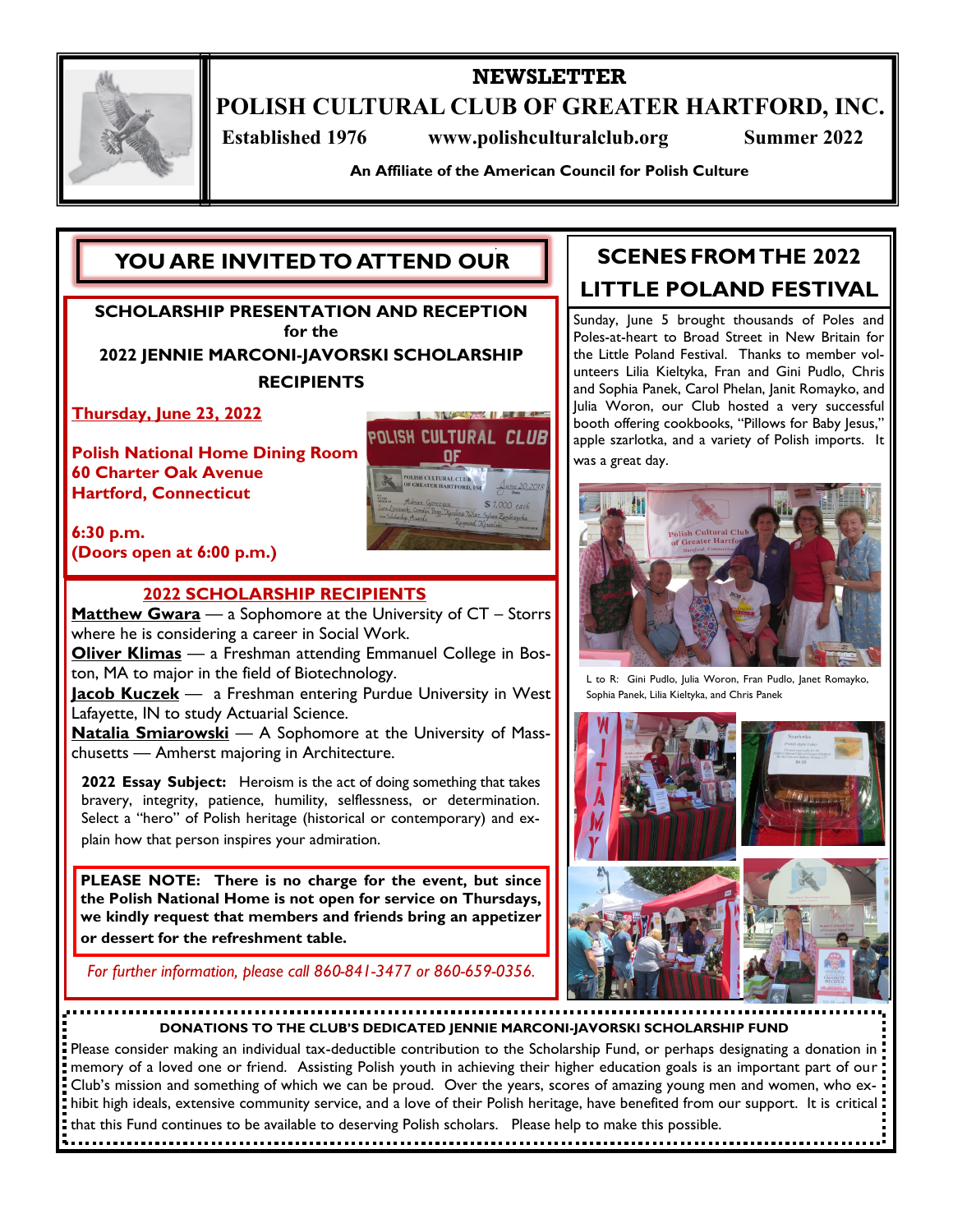

### **FROM THE PRESIDENT'S PEN**

#### Dear Members:

In the blink of an eye, summer is upon us. Record crowds (over 30 thousand) came out to celebrate in Polish style at the Little Poland Festival on June 5 in New Britain. Our Club tent had prime real estate and we were happy to be there. The day proved to be both profitable and enjoyable with lots of customers interested in our Polish items.



 *Page 2* **NEWSLETTER**

To keep our focus on partnering with the youth of Polonia, last month our Club once again collaborated with the Hartford Polish Saturday School to sponsor the Anna-Mae Maglaty Literary Award Competition. Each time we are invited to the School, we are in awe of the high level of instruction and the dedication of all the kids.

I will be attending the ACPC Convention in San Antonio and the new cultural center in Panna Maria, TX in July. It is my second year of involvement, and I continue to learn new things. Above all, it helps to make national connections that are important for our Club. I will certainly have lots to share with "y'all" when I return. We congratulate Ursula Brodowicz for designing the new ACPC lapel pin.

REMINDER: Please come to our scholarship event on June 23 so we can celebrate with Natalia, Jacob, Oliver, and Matthew, our scholarship recipients.

We are pleased to welcome Michelle Maglaty Mostello as a new member of our Board of Directors. Also, both Patricia Archie and Louis Maglaty have been made Directors Emeritus.

| Happy Reading!      | Lilia Kieltyka                                  |                                                         |
|---------------------|-------------------------------------------------|---------------------------------------------------------|
|                     | <b>MEMBERSHIP INFORMATION</b>                   |                                                         |
| <b>Annual Dues:</b> |                                                 | \$25 per member / \$40 dual or household / \$10 student |
| Payable to:         | <b>PCCGH</b>                                    |                                                         |
| Mail to:            | Virginia M. Pudlo                               |                                                         |
|                     | 33 Worthington Road, Glastonbury, CT 06033-1372 |                                                         |
| Tel.:               | (860) 659-0356                                  | E-mail: ginipudlo@att.net                               |

ForGET

. . . to update us when you have a change of name, address, phone number, or e-mail address. Please notify Carol Phelan by E-mail: hopscotch77@sbcglobal.net or by phone: (860) 646-3114. Thank you. 

#### **2021-2022 OFFICERS AND BOARD MEMBERS**

| President:      | Lilia Kieltyka                                 |  |
|-----------------|------------------------------------------------|--|
| Vice President: | Ursula Brodowicz                               |  |
| Secretary:      | Frances Pudlo                                  |  |
| Treasurer:      | Raymond Kowalski                               |  |
| Historian:      | Virginia Pudlo                                 |  |
|                 | Board Members: Patricia Archie (Emeritus), Mar |  |

rek Czarnecki, Edward Farley, Florence Langridge, Louis Maglaty (Emeritus), John Majdan, Michelle Maglaty Mostello, Carol Bogon Phelan, and Nancy Yiznitsky.

# **2022 ANNA-MAE MAGLATY LITERARY AWARD COMPETITION WINNERS**

On Saturday, May 21, Ursula Brodowicz, Fran Pudlo, and Gini Pudlo attended the end-of-year ceremony for students of the Hartford Polish Saturday School. Winners of the 2022 Anna-Mae Maglaty Literary Award Competition were announced: Grand Prize—Sabina Urbanska who received \$300.00, and Klaudia Beatty and Maja Sejdor who tied for 2nd Place and received \$100.00 each. This year's essay topic was, "Which of the Polish traditions is the most important and interesting to you?" It was written in Polish and will be translated into English. We are grateful to the Wachtel Literary Competition Fund of the American Council for Polish Culture for matching half of the Grand Prize.



L to R: Klaudia Beatty, Maja Sejdor, and Sabina Urbanska

#### **AN EVENING WITH LECH WAŁĘSA**

Former President of Poland and Nobel Peace Laureate, Lech Wałęsa was the guest of honor at an invitation-only event on May 9 at the New England Air Museum. He was in CT to help introduce the Kosciuszko Squadron exhibit at the Museum, which honors the heroism of Polish pilots during World War II, and also to promote the Ukraine relief campaign assisting the millions of refugees flooding into Poland. The visit was arranged by the Museum and Central CT State University. Several PCCGH members were in attendance.





Lech Wałęsa with Tadeusz Konski, Zyta Konska, Maya Wieckowska, and Beata Konska

Lilia Kieltyka with Lech Wałęsa

|         | <b>NEWSLETTER STAFF</b>             |                          |  |
|---------|-------------------------------------|--------------------------|--|
| Editor: | <b>Frances Pudlo</b>                | (frances pulled@att.net) |  |
| Staff:  | Carol Bogon Phelan, Nancy Yiznitsky |                          |  |

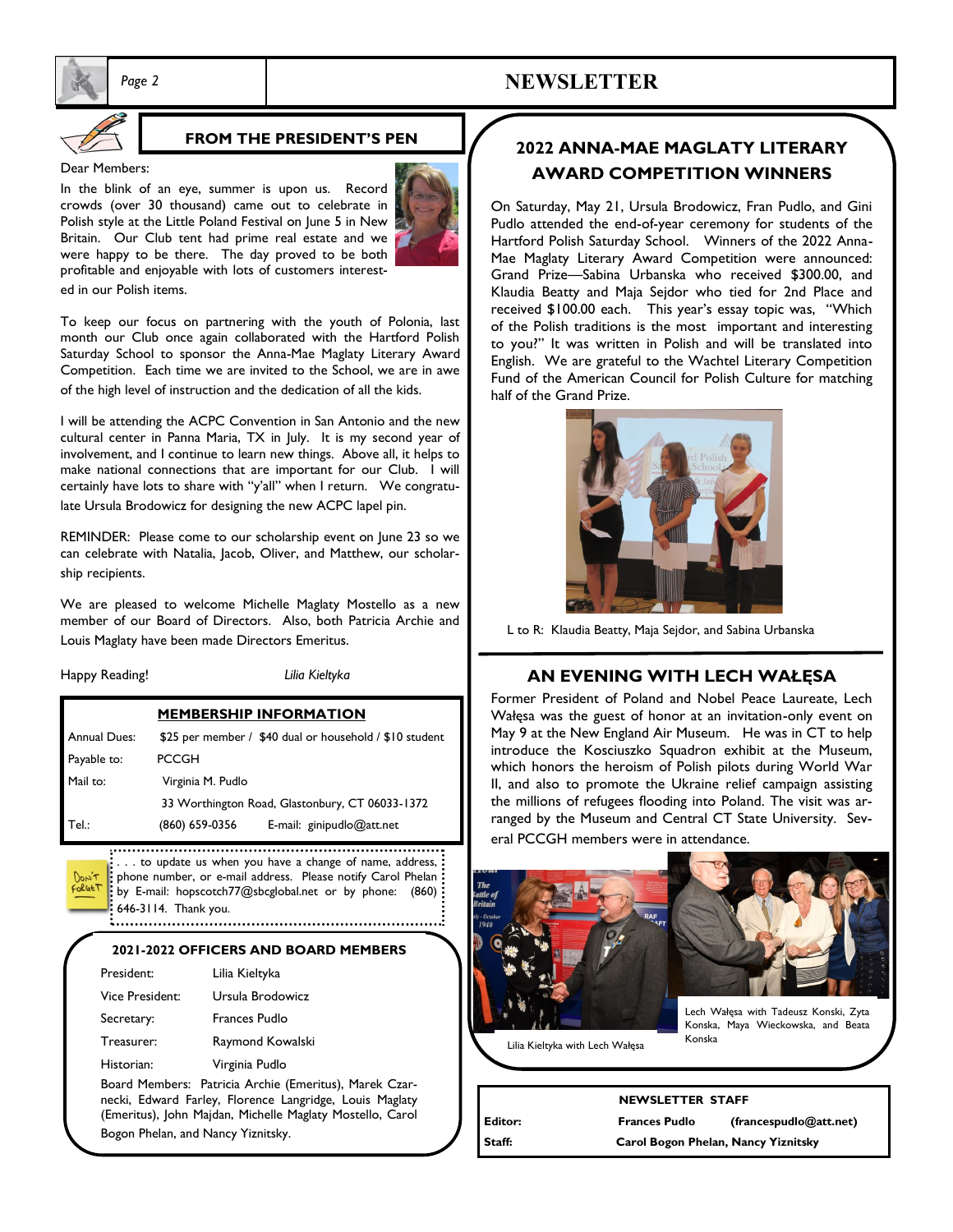# Polish Cultural Club of Greater Hartford, Inc.

### **DID YOU KNOW . . . . KRYSTYNA FARLEY HAD A HISTORY WITH THE SOVIETS?**

*Our beautiful and beloved Krystyna Słowikowska Farley passed away on November 19, 2021 at age 96. Her life took a unique turn in childhood due to events of World War II, but instead of leaving a negative impact, it empowered her to become a creative, artistic, feisty, charming, and engaging woman. She straddled two worlds, that of her native Poland and her adopted home in the United States. She worked tirelessly on behalf of both to keep alive all the best of Polish culture, traditions, and history. Beata Kaczmarczyk interviewed Krystyna on February 13, 2015 for Polski Express. It reminds us that there are still ominous elements in our world today and that some things haven't changed. Here is Krystyna's story of Soviet brutality excerpted from that interview:*



The night of February 10, 1940 in Ortopol was freezing cold. Suddenly, around 6:00 a.m. there was a terrifying thudding on the door; it was the Soviets. We were given a few moments to pack. Everyone — my mother, father, two sisters and two brothers — were terrified. Chaos, tears, and a strange emptiness followed. What to pack? I remember perfectly that I took a jar of a home-made alcoholic brew; a head for a Singer sewing machine; and a ceramic black cross with a pink image of Jesus which hung on the wall for years. I do not know why I put these things on the sled. I was 14 years old.

The trip to the railway station in Horynka was exceedingly difficult and exhausting with bitter cold and frost on the one hand and on the other, pain, sorrow, despair, and fear. Upon arrival we were put into cattle cars. The screams and curses of the Soviet soldiers overpowered the frightened, depressed, and weeping people. The atmosphere was terrible. We were told to use a hole in the floor to meet our sanitary needs, which was especially humiliating for the women. The only source of heat was a small stove in the center, which was of little help because of the lack of fuel. We kept our spirits up by singing. My mother was a teacher and musician by profession, so she understood the power of music. We sang religious hymns and folk songs every day, and although the Soviets did not like this, they never told us to stop. I don't know why. The journey by train lasted exactly 30 days and 30 nights. The Soviet torturers took us to Molotovskaya Oblast in the Ural Mountains, which became our haven. We arrived on March 14, 1940. We were placed in barracks. There was no human dignity in the prevailing conditions. There were makeshift beds without mattresses, and we covered ourselves with blankets that my mother took from Ortopol, or with our clothes.

Under NKVD orders, school children were entitled to a 200 gram portion of bread each day, workers received 500 grams, and those working harder than normal were allocated 800 grams of bread plus an inferior quality of soup. With a shortage of food, a barter trade existed. My mother provided tailoring services to the inhabitants of the surrounding villages using the Singer sewing machine. She also told fortunes but made sure to kneel in front of the cross hanging on the wall apologizing to God first.

One day I got sick. I had no feeling in my legs. It was most likely the effect of sleeping on a cold floor. So, while I was left alone at home, the Soviet of our barracks paid a visit. A few minutes after crossing the threshold he looked at the cross with Jesus hanging on the wall and mocked, "Does HE give you bread?" I replied, "If you don't give me bread, and I live, it means that HE does it." "Take it off the wall immediately!" he shouted. I said, "I cannot because, as you can see, I cannot walk. If this cross bothers you, YOU take it off." I still remember the fear in his eyes. He spat and left. Between 30 minutes and an hour later, the cross slid to the floor by itself, breaking into small pieces. Only the nail on the wall and the hook were left. My mother returning from work asked me what I had done. When I told her the whole story, she said in a whisper that "Jesus also does not want to be here." A few days after that event and her statement, a so-called amnesty was announced and we were free. But where to go . . .

My father joined he ZSRS Polish Army, which was being formed under General Władysław Anders. The rest of our family, however, went by ship over the waters of the Caspian Sea to Uzbekistan, which was supposed to be one of the stages on the way back to Poland. It is true that it was warm and sunny and we lived in houses made of clay and sticks, but we also suffered from hunger and terrible diseases. One day my mother received information that orphanages were being created for children at the Anders' Army camps in Iran, where there was no shortage of care, shelter, and food. Although it was a hurtful and painful decision, she sent her four youngest children there. Unfortunately, my eldest sister, Alicja, was considered an adult and was not eligible for departure. As it turned out, my mother remained forever in Uzbekistan dying of malaria, and my sister Alicja disappeared without a trace. We looked for her for many years but have never found any answers.

I managed as best I could in Iran, especially concerned about the fate of my younger siblings. My sister found herself under good care in an orphanage in Africa and my two brothers in a junior cadet school. I used a little trick of adding one year to my age and became a soldier with the Auxiliary Women's Security Service under General Anders where, with appropriate training, I assisted in military hospitals. After the war, I married and lived in England. I came to the U.S and New Britain in 1955 as a widow with four children and worked hard to provide for my family. Using my love of myth and Polish folklore, I eventually became involved with many Polish organizations. There are two Polish worlds for me — the lost one — and the one I regained and want to enjoy until the end of my days.

*For a complete account of Krystyna's story, please read her memoir "So Far From Home," written with Ann Knope and published in October of 2013.*

*Page 3*